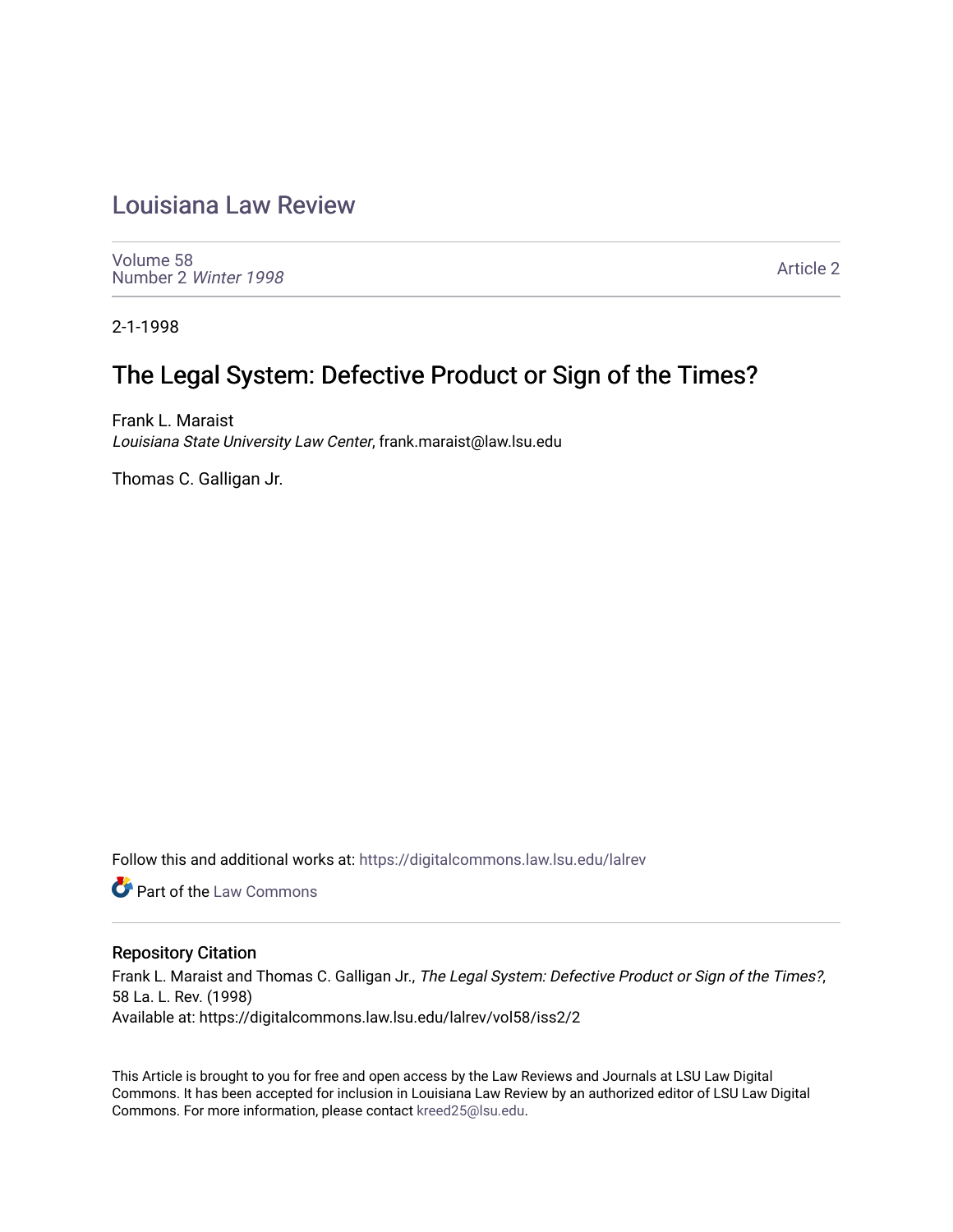## **The Legal System: Defective Product or Sign of the Times?**

*FrankL. Maraist Thomas C. Galligan,Jr."* 

Charlie was not happy. He usually spent the week between Christmas and New Year's duck hunting, but he was stuck in New Orleans, getting in the remaining hours of **CLE** required to keep the Supreme Court off of his back. He continued to blame the Supreme Court and the state bar for forcing him to have to take those damn **CLE** courses. He believed good lawyers like him did not need such stuff. The bad lawyers were the problem. They forced mandatory **CLE,** and now all lawyers have to pay **\$125** a year to catch them doing bad things. To top it off, the only program Charlie could get admitted to at such a late date was "Business Planning for the Successful Practitioner." When the speaker got to the subject of avoiding taxes, Charlie snuck out and across the street to a bar. He'd "been there and done that," losing most of his life's savings in the "lawyer investment credit" craze of the 1970s. "That damned tugboat," he said, almost aloud. Charlie blamed his partner at the time for recommending the tugboat deal. His law partner! What a fiasco that partnership had been. It hadn't lasted long and ended in a near fistfight. Times have changed, Charlie thought. **A** law partnership used to be like a marriage. "Hell," he said to himself, remembering his own failed marriage, "it still is. Marriages don't last long either and end up in fistfights."

 $\overline{D}$ 

Across the room, Charlie saw a familiar figure, sitting at a booth and making marks on a paper. It was Bill, his old law school buddy who was now a law professor. Eager for company (even that of a law professor), Charlie picked up his drink and ambled over to Bill's booth.

"Hi, old buddy," Charlie said, trying to sound enthusiastic.

Bill looked a little "put out" **by** the interruption. But he recovered quickly. "Hi, Charlie, it's good to see you. I was lost in thought, with these student papers."

"Oh, are you correcting final exams?" Charlie asked.

"No. I'm simply marking and grading them. **I** wouldn't live long enough to correct them."

Charlie smiled but wondered if his old law professors would have said the same thing about his exam papers thirty years before. Charlie still wished his professors had taught him a little real law and had not totally wasted two of his three years in law school.

"Well, are they good ones?" Charlie asked amiably.

"About the same as usual. The students work hard but I don't think this generation has the 'street smarts' we had, and it shows in their analysis of legal issues," Bill said.

Copyright **1998, by LOUISIANA LAW REVIEW.** 

Nolan **J.** Edwards Professor of Law, **LSU.** 

**<sup>\*</sup>** Dr. Dale **E.** Bennett Professor of Law, **LSU.**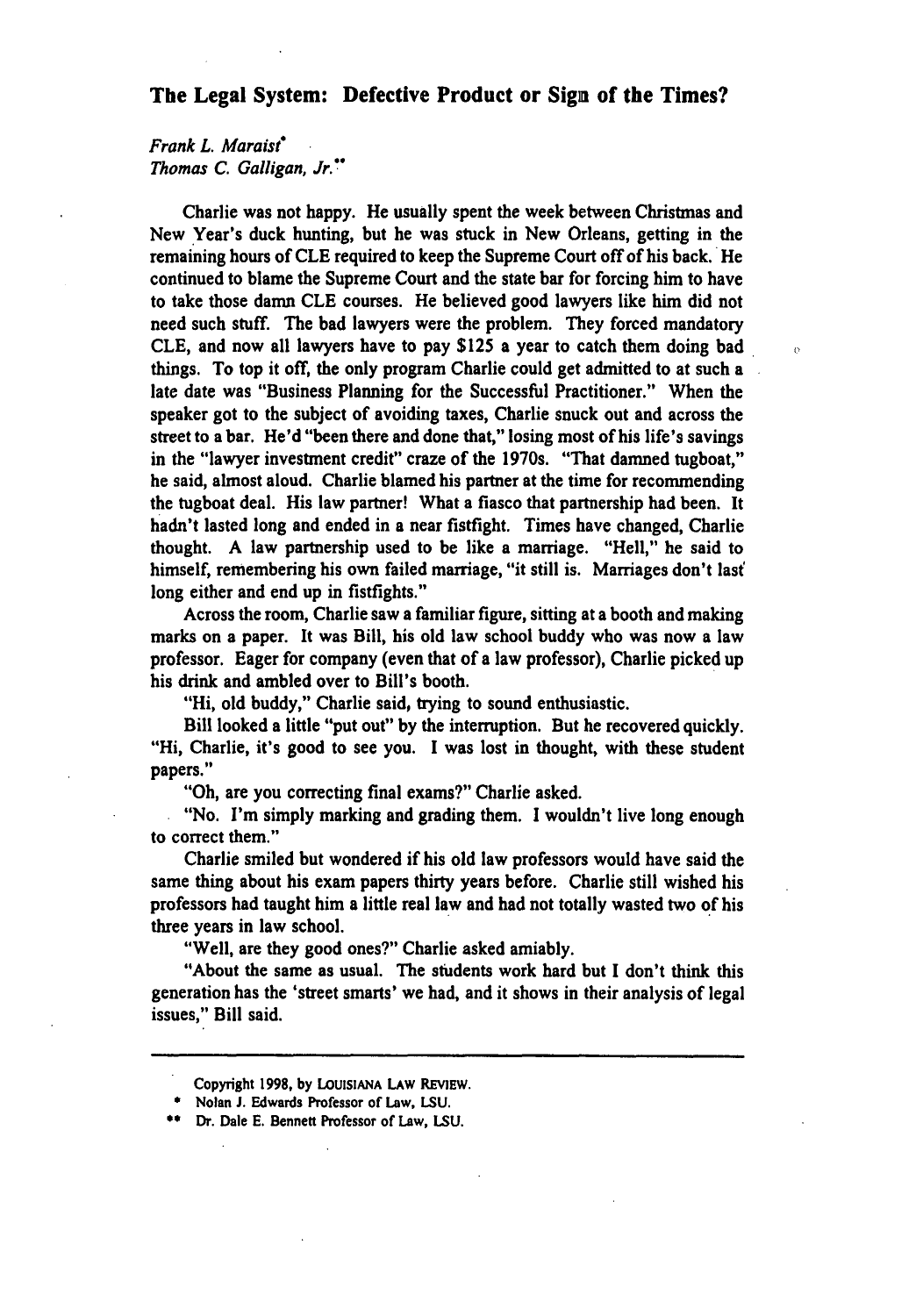Charlie nodded, but he had never thought Bill had all that much common sense.

"I don't see why they're even going to law school," Charlie said. "I mean our profession is shot. It's hard for even us old timers to make a living anymore. Not only that, but it's getting where it's embarrassing to be a lawyer, what with all the jokes and the **800** numbers. When the **U:S.** Supreme Court said advertising was okay it began the ruin of our profession. That was the beginning of the end."

Bill had heard this talk before. Too much of it. He gave what was becoming his standard answer. "Charlie, I don't take much stock in what people say about lawyers. Those that haven't been involved in lawsuits don't know what good we do. So you can't believe them. And of those who have been involved in law suits, at least half lost their cases and are unhappy with the result and they just blame the lawyers. While most cases settle, no one is ever happy with a settlement. Later, after the deal is done, both sides get to thinking that they could have done better, and they blame their lawyers for not getting them more or costing them too much."

"Yea," Charlie said, "and the losing lawyer blames the judge."

"Apparently blaming the judge is becoming commonplace," Bill said. "Are you attending the seminar across the street?"

"Yep. Damned mandatory **CLE.** The worst thing since lawyer advertising."

"Did you get to hear the ethics portion this morning?" Bill asked.

"Not all of it," Charlie replied somewhat sheepishly. **"I**slept in but **I** heard the end. I'm gonna fudge a little and claim the hour. After all, I've got two extra hours this year. But what are you doing, attending CLE? Don't you get yours from teaching?"

"Well, I get **15** credits from teaching, but I still need to get in Ethics and Professionalism. So **I** have to go to one seminar a year. At any rate,'the ethics presentation was about lawyer conflicts and lawyer conduct toward judges."

"The thing about these ethics and professionalism programs **I** don't like," Charlie said, "is that it's always a lawyer judging lawyers. Or, even worse, sometimes a law professor judging lawyers."

"But who else can judge us?" Bill asked. "Three-fourths of the public are either ignorant of or angry at the legal system. Besides, we let other professions judge themselves, don't we? We let doctors set the standard for malpractice."

"Not totally. **If** what doctors do is totally outrageous, we judge them. And we judge manufacturers **by** our standards."

"Yea," Bill said thoughtfully. **"I** guess, but **I** wonder how our product would measure up using the standards we impose upon manufacturers. I daresay it might be defective."

"You talk about our product, but what is our product? Justice? Settling disputes? Let's leave all that business and death stuff out of it. What is our product in terms of litigation?"

Bill assumed a professorial tone. **"I**don't think we know what our product is. And **I** don't think we can separate it from the producers."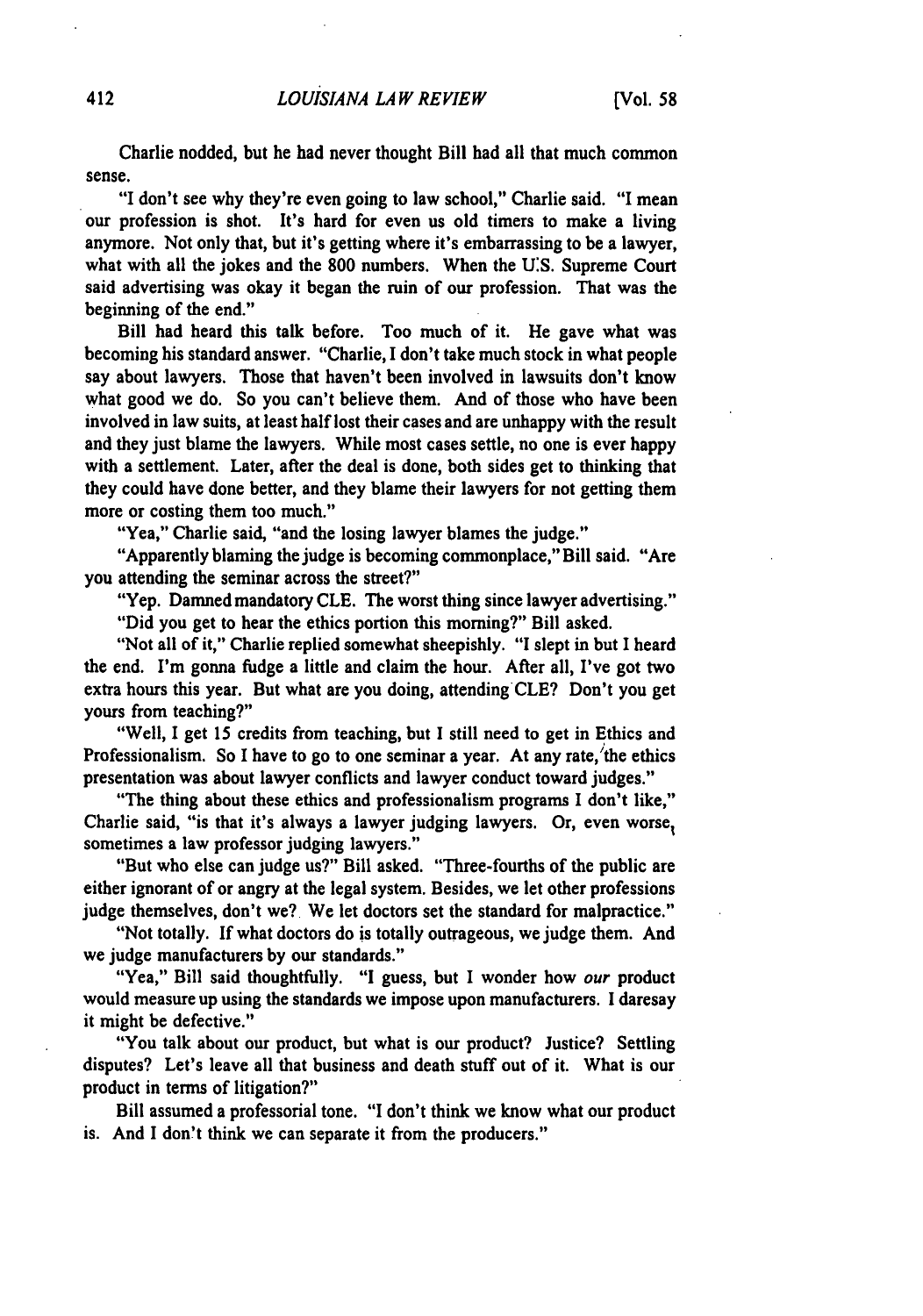Charlie looked a little dismayed. "Producers. What do you mean?"

"Well, whatever the product of the legal system is, it is the result of what judges, juries and lawyers do. And the buyer-the public--doesn't perceive the product separate from the producers."

"I'll buy that. I'm not sure **I** can separate them either," Charlie said. "And boy, don't the judges fail **by** any test? The public doesn't have the respect for the judiciary it had when **I** was growing up **....** 

"But that's natural," Bill interrupted. "When we were growing up, we were lucky to know one judge. Now there's one in almost every subdivision. The mystique is gone. It's too political and we know it. Maybe it was always political but we hid the politics behind the 'role' of the judge. Not now. Besides, judges must enforce unpopular laws. Perhaps the public expects too much of judges. They think they should be like Caesar's wife or husband." Twenty years of teaching law had made Bill a "gender neutral" writer and speaker.

**"I** still don't think we're getting the right people as judges," Charlie countered. "We're not getting the best men-I mean people-out of our profession. The pay is still a little low to attract the best. And who wants to run the risk **of** being voted out? **If** they adopted the Missouri plan, we'd get better judges."

"But who'd nominate the candidates and who would select them? If you put the Bishop of Lafayette on the committee to select judges, he would be besieged **by** politicians. And who would select from the nominees? The legislature? The governor? **I** think the elective process is the best."

"But," said Charlie, raising his voice, "look at what we have now. Business and lawyers buying judges. **If** a guy spends \$400,000 to be a district judge, he's got to get the money back from somewhere. And we know where it's coming from."

Bill's years as a professor told him it was time to counterattack. **"I**don't believe that," he said frankly.

"Even if it isn't always true," said Charlie, "if people think it's true, the system suffers enough from the public's perception."

"That may be right, but we have an appointive process for federal judges, and look what it produces—arrogant dictators. And it is far from free of politics. The federal judge just doesn't get elected directly. Did you ever know a federal judge who didn't owe his or her appointment to a politician?" Charlie pressed on. **"I**may not like to be in federal court but the appointed judge generally has a sound work ethic. Federal judges control their dockets. They usually are competent and their integrity is preserved **by** life tenure and the fact that they don't have to enter the usual political campaign to get their seats," Charlie put emphasis on the word usual.

"Yea, **I'll** give you that," Bill replied.

Charlie pressed on. "I'm amazed at what some judges will decide. We've got one back home who just doesn't understand negligence. **I** had a case in which my client ran off the road and into a telephone pole. **I** sued the telephone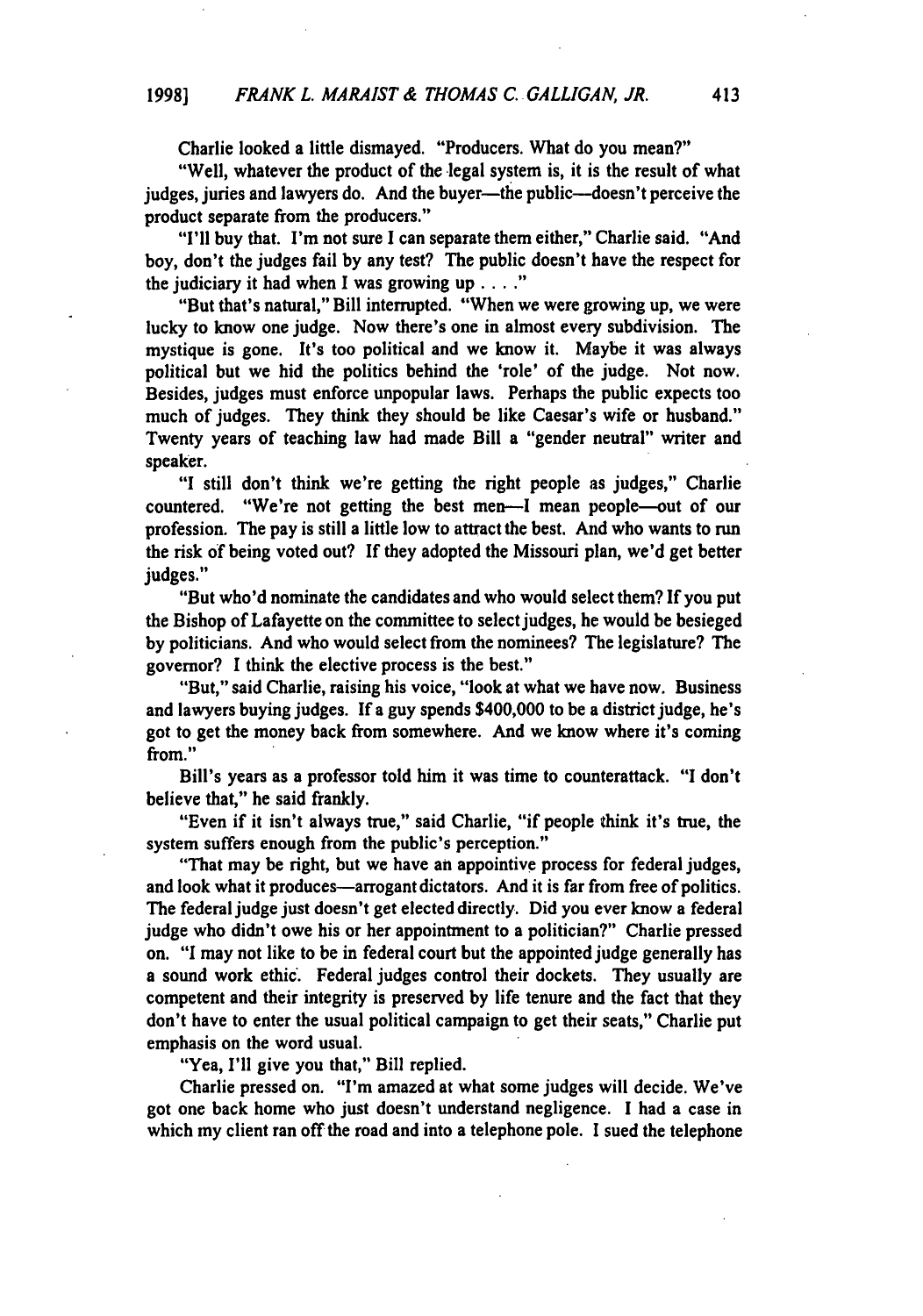company for placing the pole too close to the roadway, and the judge threw me out because he said the placement of the pole was not a 'cause-in-fact' of the accident. Even **I** know that 'but for' the pole being where it was my client's injuries would not have happened. But the judge said the pole placement was not the cause in fact of the accident. He said my client's driving was the cause. As if there could be one cause of anything."

**"I**know what you mean," said Bill. **"I**was on an Evidence panel with a judge and he said that if something was hearsay, it didn't come in unless it fit all of the hearsay exceptions."

"That simplifies evidence."

They were both smiling now, telling judge-bashing stories. Bill continued: "At least the elective process keeps the state judge a little humble. They must send federal judges to arrogance school before they swear 'em in."

"That's natural. Humility and life tenure can't coexist. Look at law professors.., present company excluded. Biggest bunch of arrogant snobs you ever saw, and I'm being polite with that word, Bill. But, you know state court judges can get arrogant pretty fast. We elected a young gal as judge last year **who'l** don't think ever tried a case before. The first week on the bench, she made a hundred errors but nobody was dumb enough to point them out to her. **By** the second week, she was talking about how we do things in 'my court.' The king, or queen, has no clothes, but who's gonna tell her?"

Charlie switched subjects slightly. "Bill, if you think the bar is critical of the judges, **try** the legislature. **My** state senator says judges remind him of

hungry young birds, their mouths wide open for more benefits"<br>"Hold on to that one," Bill retorted. "Legislatures haven't liked judges since" before *Marbuty v Madison.* Judges declare acts unconstitutional, or, more often, they find 'ambiguities' and rewrite the law to their own suiting."

"You know, that used to bother me." Charlie was beginning to sound like a scholar. "But you can't ignore the fundamental difference between the legislature and the judiciary in the justice process. The legislature is supposed to make general rules that on the whole will produce just results. The judge must make certain the result is just in the particular case before him. Besides, the legislature has the last word. Look at all of this 'tort reform' we've been going through."

"Well," replied Bill, "it ain't over till it's over. The courts haven't interpreted that reform yet."

"Yeah, **I** know, but my point is that the legislature maybe should make general rules and then let the judge judge and the jury jury. The legislature ought to leave the detail to the judge; let the judge use his or her own judgment. Instead, the legislature is writing more and more specific laws, foolishly detailed stuff. It's as if the modem legislature uses tax laws as the models for perfect statutes: detailed and incomprehensible." Charlie pressed on, switching gears. **"I**  can tell you that the weakest player in our game is the jury. They come up with dumb results, like giving the burglar 2% of the fault and giving **98%** to the landlord with a defective latch. Besides, they're not only dumb, but they're not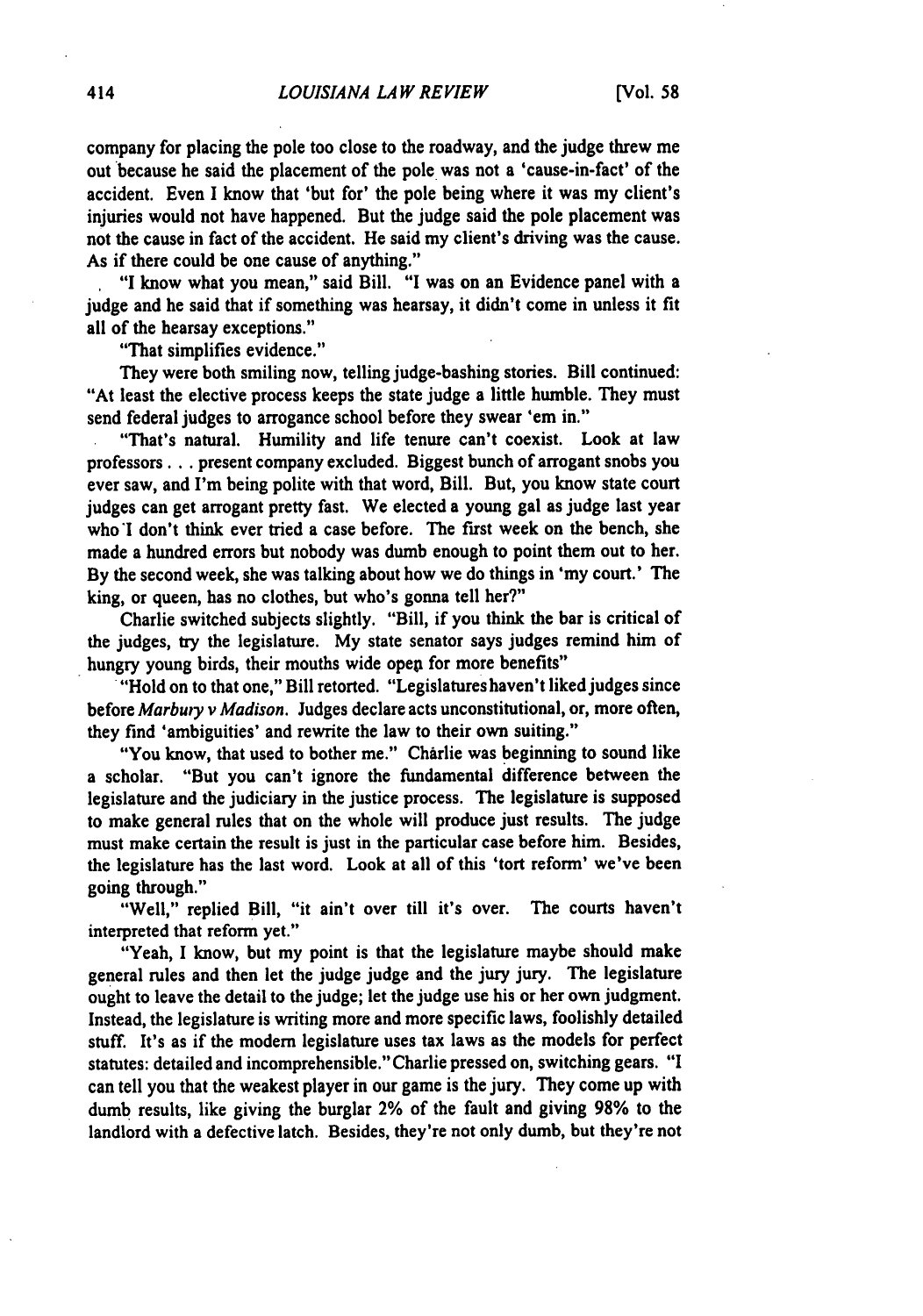fair. Our voir dire system is designed to produce a biased jury. And they cost too much. You know the average extra cost of a two day jury trial is about **\$600."** 

Bill taught procedure and he jumped on this one. "But that cost is outweighed **by** the value of the jury's participating in the lawmaking process. It gives every citizen a chance to participate directly in the system. It's democratic. Besides, did you know that studies indicate that while there is some inconsistency among jury awards, they are remarkably consistent and that the results reached in jury trials are remarkably consistent with the results reached in bench trials? As far as unfair juries are concerned, some judges let lawyers get away with too much on voir dire. The federal system works better."

"But didn't I hear that there is proposed legislation in Congress to force federal judges to permit the lawyers to conduct voir dire?"

"Yes," admitted Bill, "But it hasn't gone anywhere. At any rate, I think the real problem is that we give juries too much to do. We ask them to decide whether a professional, like a lawyer or a doctor, is negligent or whether a product's design is unreasonably dangerous. Those kinds of decisions require an understanding of the many policies underfoot in tort law, like promoting research and getting products to consumers more quickly and deterring unsafe conduct and products, even though there are some risks. Juries can't understand that. They usually just want to transfer money from the deep pocket to the shallow pocket. Or, now, they've bought the insurance company advertising and don't want to give anybody any money because they think it's coming out of their own pockets. We should only let juries decide those cases in which the only societal policy that is involved is fairness between the two particular parties. But we don't do that. I recall one case in which the issue was whether the agreement between the parties was a contract or a sale, and the judge let the jury decide that question, and simply read to them all of the articles of the Code on sales and on contracts. That's silly. We don't give the juries the right issues, and we don't instruct them properly."

This bit was a little too esoteric for Charlie. He wanted to get back on earth, and he chose the quickest exit. "But juries and judges don't get bashed nearly as much as lawyers do. That's the biggest problem most of the profession faces."

"But that's nothing new," Bill retorted. "People have always criticized lawyers. It just comes with the territory. Shakespeare wanted to kill all lawyers. Remember, a lawyer is a just a modem day hired gun. I bet that the loser's family didn't think much of Billy the Kid, either."

"Yep," said Charlie. "When **I** was a little boy, **I** heard a story that a lawyer was smarter than a buzzard because a buzzard needed all of his feathers to steal, but a lawyer could do it with just one feather."

"At least the jokes are getting better," replied Bill. "Somebody asked me the other day why Italy got the Mafia and America got the lawyers."

**"I** know. Italy had first choice," Charlie stole the punch line. "But don't you think people are more critical of lawyers today, and maybe we deserve some **of** it?"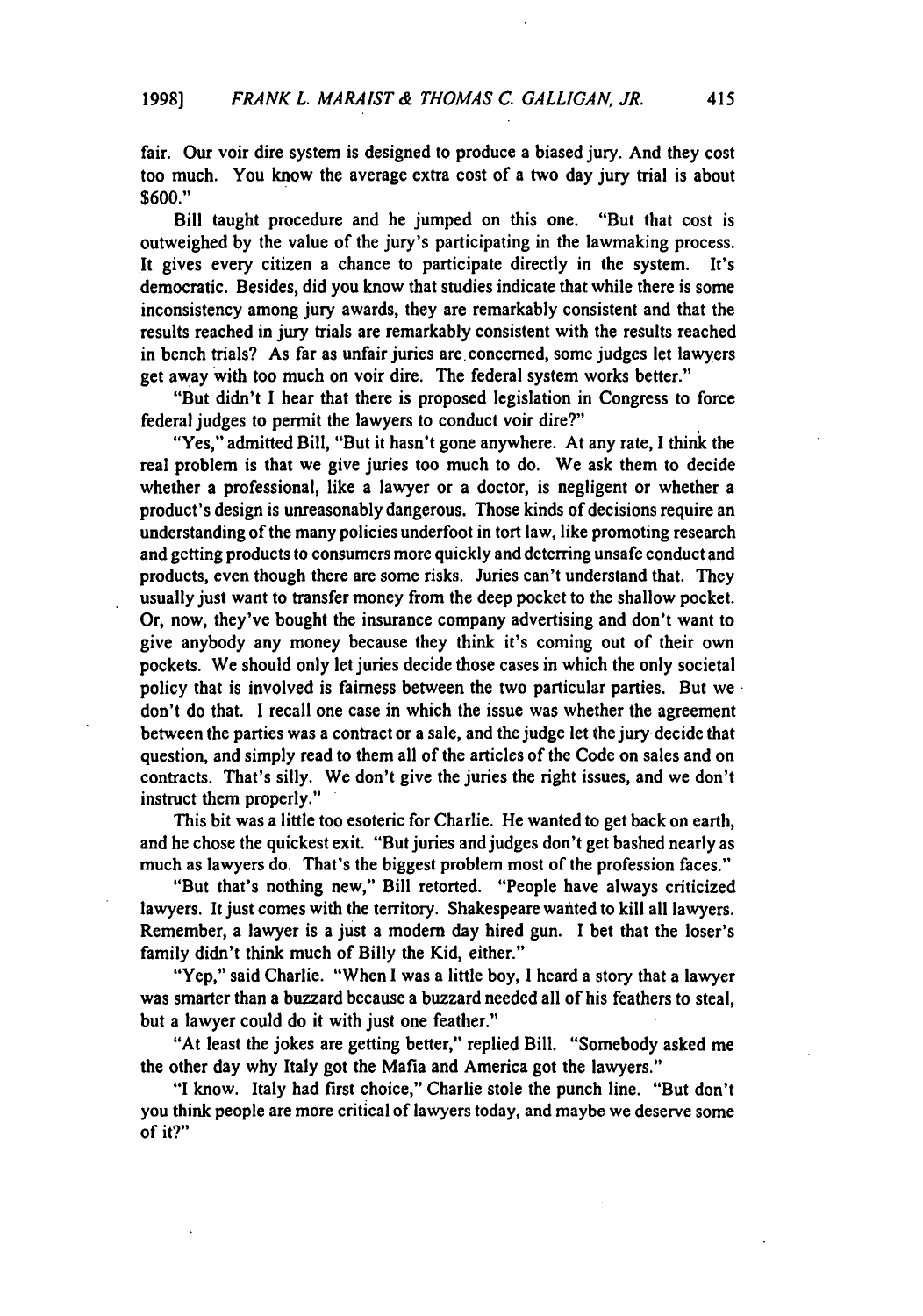"Well," Bill paused as he thought about it. "Surely advertising has hurt our image. And there's supposedly an oversupply of lawyers. **I** am told **by** more and more lawyers that the clients are calling the shots. An economics-driven profession is a client-dominated profession."

"But the oversupply is your fault-the law schools' fault. You train too many and you don't train them well. You don't teach them what they need to know to practice law, you don't really teach them ethics and you certainly don't teach them to be professional."

"Well, it isn't *my* fault." Bill was uncomfortable, on the defensive. "Law schools have been 'cash cows' for universities. Big tuition, little cost, comparatively. That's led to more admissions, fewer flunkouts, and larger classes, which means more lawyers."

"More incompetent lawyers," Charlie replied. "It's pitiful the way some of these younger folks don't know."

"I agree. But the decline in lawyer competency is not just because of the numbers. We've had an influx of social scientists into law faculties teaching all sorts of stuff like 'Law and Psychiatry' and things like that. People are not getting core educations in law school anymore."

"Well, whose fault is that?" Charlie asked. "Don't look at me. And what should you be teaching them if not how law impacts real life? **I** could have used 'Law and Psychiatry' a lot more than **I** used what some old guy who never tried a case told me about the rules of evidence. C'mon. You remember some of those folks we had teaching us. You remember the one who spent most of one class telling us that it was an open question whether the lawyer's lien trumped the undertaker's lien in distributing succession assets. How many lawyers would have gotten involved in a succession with that little money? And besides, my niece, who is a law student, says some of that Law and.., stuff is the best stuff she takes. It's the first time in law school that she sees how what she learned as an undergraduate can tie in to what she's going to do for a living. I'm not nearly as critical as you; **I** think maybe **I**ought to be the academic and you ought to be the bitter old lawyer." Charlie laughed, pleased at his own sense of irony. "Why not an apprenticeship?" Charlie continued.

"Apprentice them to whom?" Bill asked. "We've thought about an intern program, but there are a lot of lawyers we don't want anywhere near our students, and we don't think we'd have the political guts to say so."

**"I** see your point," Charlie replied, assuming he was not one of the class to which Bill alluded. "But your lack of political guts isn't my problem. Maybe it's time you guys made some tough decisions instead of pretending that everything is peachy keen."

Bill nodded.

"But, you know," Charlie continued, "we used to have a de facto intern program for young lawyers with criminal appointments and those little 'fenderbender' subrogation claims and some pro bono. But now public defenders, legal aid, arbitration, and simple economics have taken most of that away."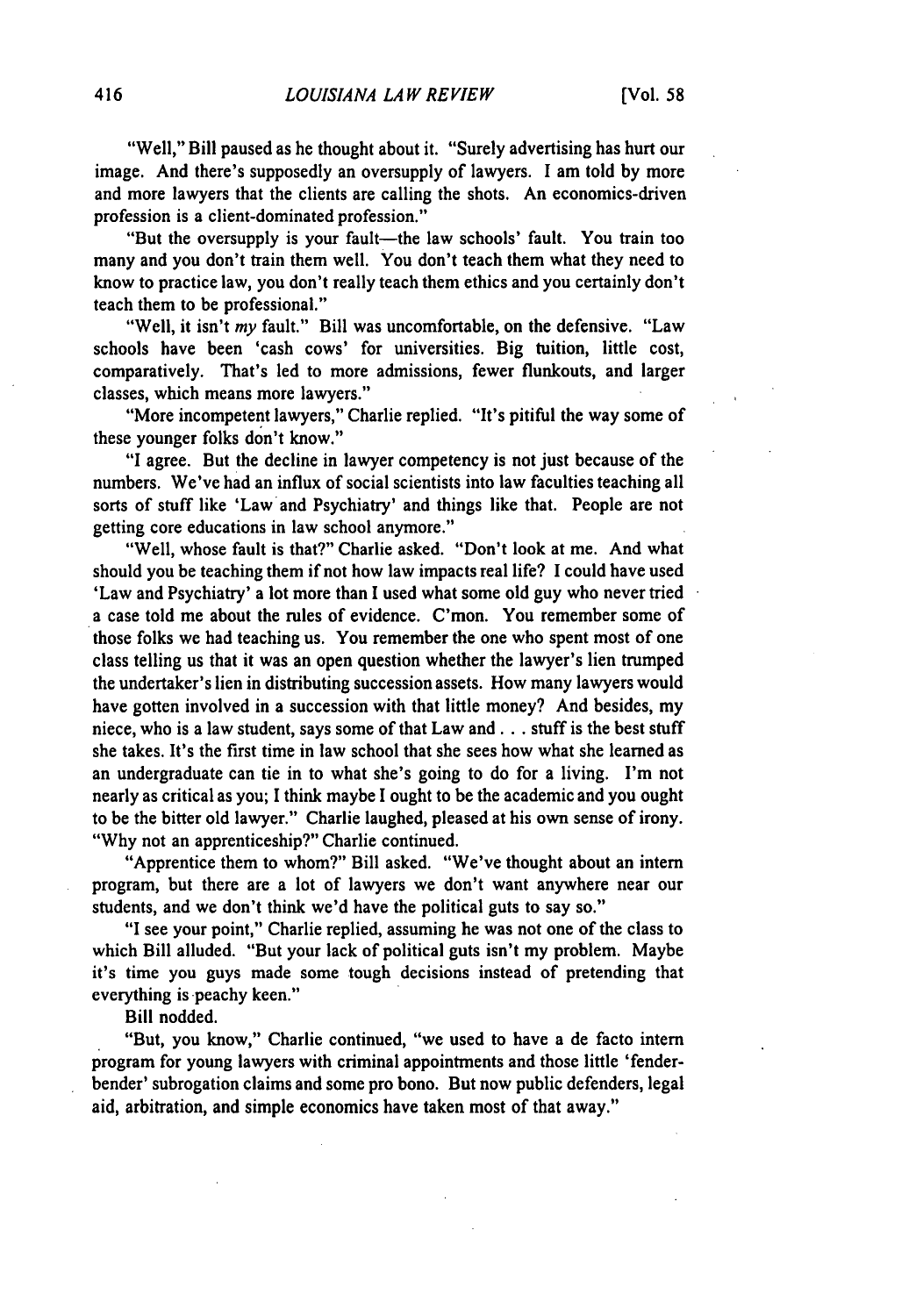"You're right," said Bill, "and the big clients won't let the big law firms charge them for training young lawyers. The days of three attorneys representing one client at a deposition or trial are almost over."

"They should be," said Charlie. "But, you know, I've been representing the textile plant that came into our town, and at first **I**just would send them a bill; then they wanted an itemized bill; and then, they told me some of the things **I**  charged them for should have been done **by** a paralegal and they wouldn't pay me the regular rate for that. Then last year they sent my bill to another lawyer for a 'reasonableness review.' It's their right, but it hurt my feelings more than a little."

**"I** can imagine," said Bill. "There's a whole new profession developing which advises clients on what bills to pay, and how much. But **I** think there are some other reasons why lawyer competency appears to be on the decline. One, **I** think, is that we have too many laws on the books. **A** lawyer simply can't keep up."

"Tell me about it," said Charlie. "I filed a collection suit in the wrong venue and had to pay **\$500** to avoid even bigger penalties. Something called the Fair Debt Collection Practices Act. I'd never heard of it until **I** bought part of it."

"Perhaps specialization is the answer," Bill observed.

"Aw Bill, that's just a way to let some lawyers charge more than others. Does taking a test really make you a specialist? And can a young mother who's being abused and desperately wants out of a relationship afford to look around for a 'Domestic' specialist?"

"Can she afford not to?"

"Oh man, don't give me that. Specialization happens, but we don't need to regulate it. Next you'll tell me we need specialized courts."

"Well, we already have them for bankruptcy and tax and family law in some places and criminal cases in some places."<br>"So," asked Charlie, "do you want an auto accident specialty court? And a

consumer, non-personal injury, court? And more? Give me a break. We have to simplify this, not jumble it up more. Besides, specialty courts get jaundiced from seeing too much of the same thing. Look at specialized criminal courts. The biggest problem is that the judges see so many guilty people they are in danger of assuming that all defendants are guilty."

**"I**agree," replied Bill. "At least subconsciously they may do so. It's human nature."

Charlie was in high gear now. "Besides, as **I** said before, how can a law professor talk about too many lawyers when you control the flow? You plan the curriculum and you give the grades. And you give passing grades to Johnnie, who can't write and, just as bad, you don't teach him to write. I've seen some of these youngsters. They're functionally illiterate."

**"I** agree that some are, but most of them write adequately. Just compare their briefs with those of middle-aged lawyers. People our age are worse. The quality of lawyer work is abysmal. Anyhow, we can't teach both law and remedial writing at the same time, in three years."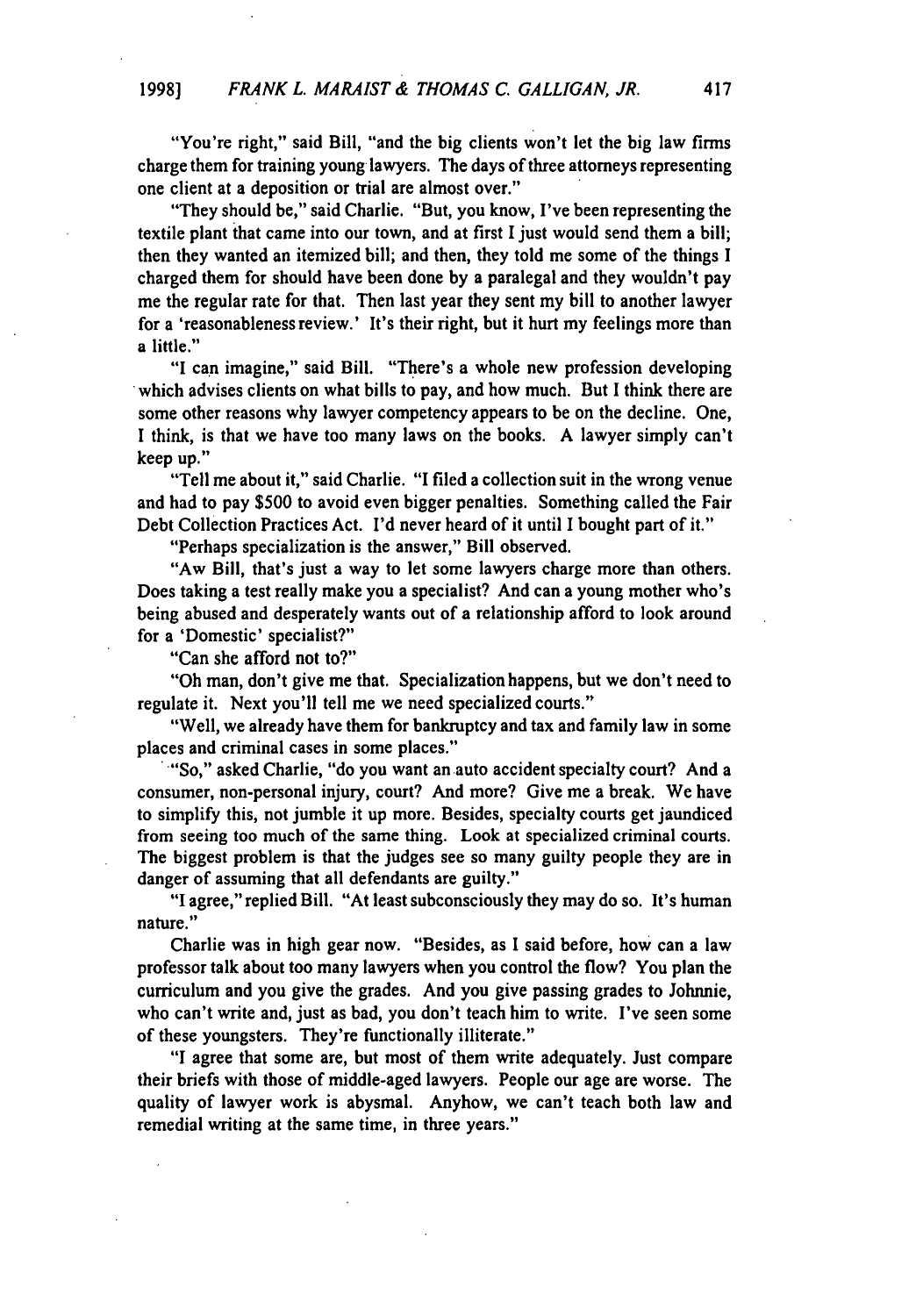"You could try to do something. At least teach them something meaningful. Remember, who gets paid first, the undertaker or the lawyer?"

Bill pursed his lips before speaking. "The fault lies in the educational system. Undergraduate and high school. **I** once heard a high school teacher complain that she couldn't teach the students proper English because the grammar school teachers had fallen down on the **job."** 

"Oh, you can't blame everybody else. Take some responsibility," Charlie replied, missing the irony. Nonetheless, Charlie pressed: "Either way, why don't y'all keep down the number of graduates? We don't need that many lawyers. It ain't fair to anyone. It doesn't mean you have to fail them out—just don't let them in."

Bill countered: "Anti-trust laws might come into play here, assuming all of the law schools could agree. And we have to let in a certain number of students to keep operating, and you can't fail someone who does an adequate **job** on a law exam simply because we have too many lawyers. That would be unconscionable. And most of our students do adequate jobs on exams. Besides, we don't let them in just to become lawyers. We think a law degree is a very useful degree for all sorts of occupations or intellectual fields."

"Then tell them that. You don't say that. You let them in and then you act as if the be all and end all is practicing law in some firm somewhere. **Why** else do all sorts of young people who go to law school to do some good in the world come out and go to work for some big firm representing some big company, or looking for that one big case to make them rich? You guys do something to them. And whatever that something is, it isn't fair to hide behind 'what a good degree law is for other things.' That's true, but you don't say it often enough or clearly enough. So whose fault are all the problems then? The bar examiner's?" Charlie asked.

"I don't think so," Bill responded. "Louisiana's bar 'flunking' rate is one of the highest in the nation, and some time ago there were complaints that the bar examiners were flunking too many students to keep down the number of lawyers. Those complaints didn't get anywhere, and shouldn't have."

"Well maybe the lack of an effective disciplinary mechanism causes problems. Most lawyers think the disciplinary system is a joke. **A** lawyer steals from a client and gets a public reprimand."

"I've heard the same complaint many times," Bill said. "But it's just like flunking out a student because we have too many lawyers. We have to be careful not to deprive a person of a profession he's earned because he stumbled. And for every story about a lawyer who only gets slapped on the wrist, there's another about an ex-lawyer now working as an investment advisor."

"Yea," Charlie said. "The older **I** get, the more **I** want mercy and not somebody else's brand of justice."

"To get back to something you said before, advertising certainly is one of the culprits," Bill said. **"I**think the legal profession is attracting the modem day entrepreneur," Charlie said. "Those kinds of people used to borrow money to develop subdivisions or businesses and now they go to law school and get an **800**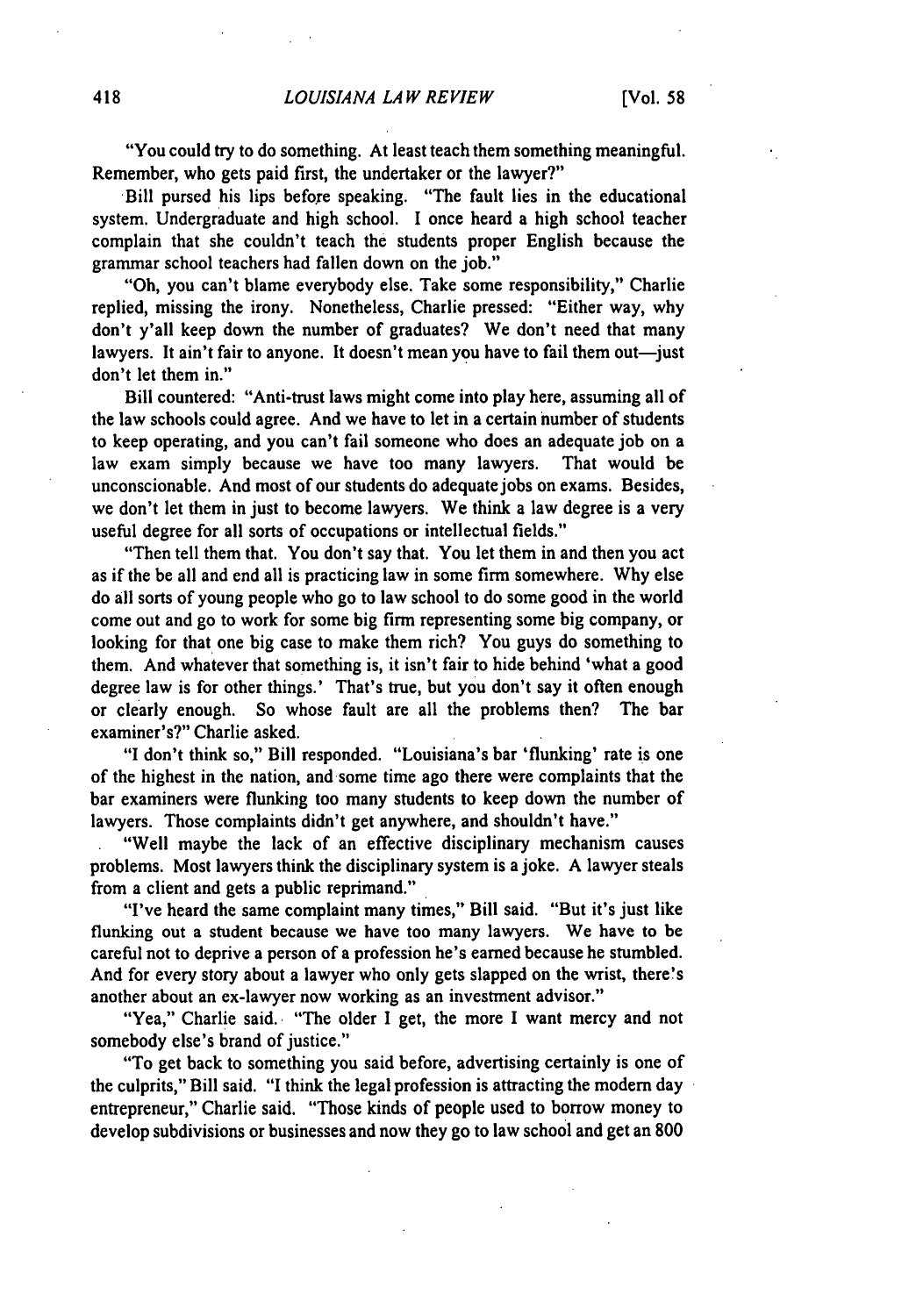or **888** number and with a couple of good cases they make as much money as they could in business. You know, **I** think my wife hit it on the head the other day. She told me that what was wrong with the legal profession was that it was merely a microcosm of what's wrong with society. People see lawyers as greedy, but greed is rampant everywhere; we're only the scapegoats. Like she said, this is the 'if it feels good, do it' society, whose motto is 'if something bad happens to me, it must be somebody else's fault."'

"Does that explain the rage of frivolous suits that lawyers file?" Bill asked. "I think it does. It takes two to tango, a lawyer and a client who is willing to pursue a frivolous claim. Besides, we've become a transient society. Peer pressure doesn't resolve disputes anymore—judges and lawyers do. And the loser comes away hating the other lawyer and the judge. Sometimes his own lawyer, too. As my partner used to say 'a lawsuit is not a popularity contest.' You're lucky if you come out of it with your own client speaking to you."

Charlie looked at his watch. "Well, I've got to go. They're talking about employment discrimination and I've gotta learn something about that. Another one of those new areas of law that make this such a complicated business. That and ERISA. What did **I** hear it stood for the other day. 'Every Ridiculous Idea Since Adam?"'

"Amen," said Bill. "I've enjoyed our little talk. But we never did solve the big problem in judging our product, or even deciding what our product is supposed to be. Is it supposed to be justice, or is it supposed to be the speedy and inexpensive resolution of a dispute? And, are the two always compatible?"

"Not always. Sometimes it takes a case a long time to develop, and you may be forced to go to trial too early."

Bill looked at Charlie as though he were a student. "Suppose we were writing on a clean slate. What could we do to make sure our product was speedy and inexpensive justice? Do away with the jury system? Curtail discovery?"

**"I'll** buy that," Charlie said. "When **I** first started practicing, we didn't have all of that foolishness, and **I** think the lawyering was just as good. Back in those days, discovery was sitting in the courtroom before the trial and looking at the people who walked in, and if you didn't know what they were there for, you asked your client 'who's that?' **If** he didn't know, there'probably was a surprise witness. But you know, 'trial **by** ambush' wasn't nearly as bad as nowadays, when we spend two thirds of our time and money on discovering or litigating over discovery. Anyhow, in trial **by** ambush, the more experienced lawyer has an advantage. Discovery is for the young folks. And for the tough folks. Look at all the Rambo tactics at depositions. **I** talked to Eddie, who does trial work with one of the biggest firms, and he told me his firm was looking to hire a big tough young lawyer to use as their designated puncher at depositions."

"I've got to remember that one," Bill replied. He continued: "Would you do away with class actions? One can argue that the class action simply has undercut the de minimis concept. Punitive damages? Pain and suffering? Adopt no-fault? But has it really worked elsewhere? The contingent fee? **ADR?"**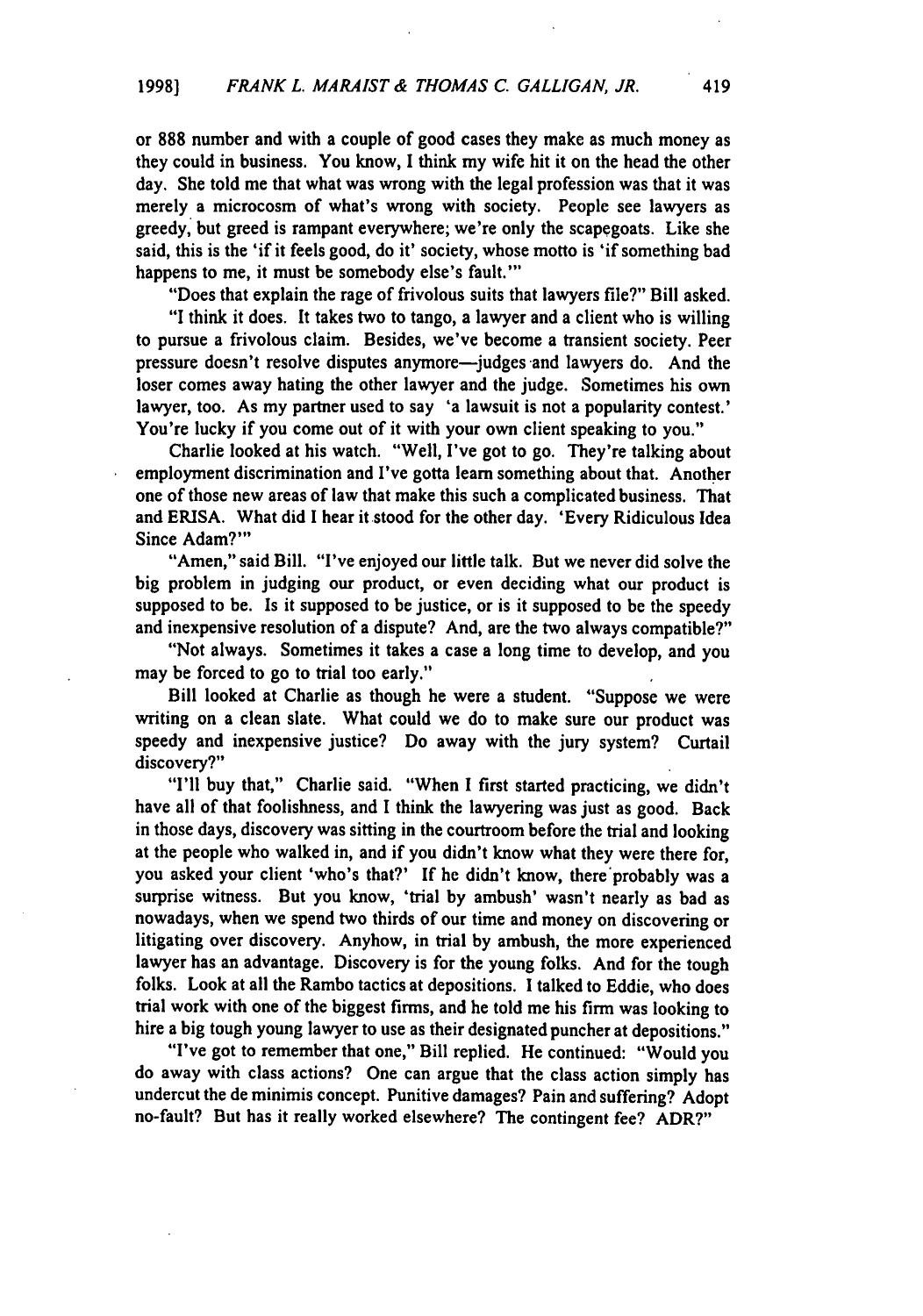"Alternative dispute resolution?" Charlie asked.

"Yes. Arbitration and mediation. Both are becoming popular. In some states, there is mandatory pretrial arbitration and if a party rejects the arbitrator's award and doesn't fare better at trial, he pays *all* of the expenses, and maybe even the other side's lawyer's fees."

"Well," Charlie opined, **"I**like mediation. Particularly when **I** am having trouble with a client who won't be reasonable about settlement. It also makes me prepare my case earlier."

"Good point," replied Bill. **"I**think one of the problems is that lawyers can file suits from the 'gitgo' without thinking much about it, and they can develop the case through amendments. This prolongs litigation and runs up court costs. We need a mechanism which will require them to think out the case before they file it."

"Well," Charlie said defensively (you could tell Bill had struck a nerve), "it's that darned 'short fuse' statute of limitations. If we had two or three years like other places, we could give it more thought. Besides, Rule **11** takes care ofthe real abuses here."

"Not so," Bill fired back. "At least not in state court. A judge who is coming up for re-election is not likely to reach into the pocket of a lawyer who might oppose him or put up money against him. Another problem **I** have with early or fast filings of suits-it gets the judge involved in the discovery and settlement process too early, and that's not good, especially in bench trials and where the lawyers can't agree on discovery. Maybe we don't need more judges, but just require lawyers to be ready to try their cases when they file them."

"Well, professor, what is the answer to the mess we're in?"

**"I**don't know the answer," Bill summed up. "As a law professor, I'm **just**  accustomed to framing the questions. But it's obvious that we need to do something. People who have never heard of Shakespeare are yelling 'let's kill all the lawyers'."

"Yeah," Charlie said, "but they'd better not kill 'em all. They'll need one to defend them on the murder charges."

Bill nodded. "And one to hear the case. Besides, **I** think what Shakespeare was talking about was that you first had to kill all the lawyers before you could have anarchy. Remember, we're still the oil that makes the engine of democracy run."

"On that, **I'll** leave," Charlie said.

"But you know, maybe part of the problem is in the democracy. It's a whole lot more democratic than it used to be. Women are a political, business, and legal force. **All** sorts of groups who never had a voice before have a voice now."

"So?" The professor was perplexed.

"So, maybe you've been in that ivy tower too long. Maybe the reason we have problems is because we're a different society and we haven't come to terms with that yet."

"Elucidate." Bill suddenly was fascinated **by** Charlie's thought.